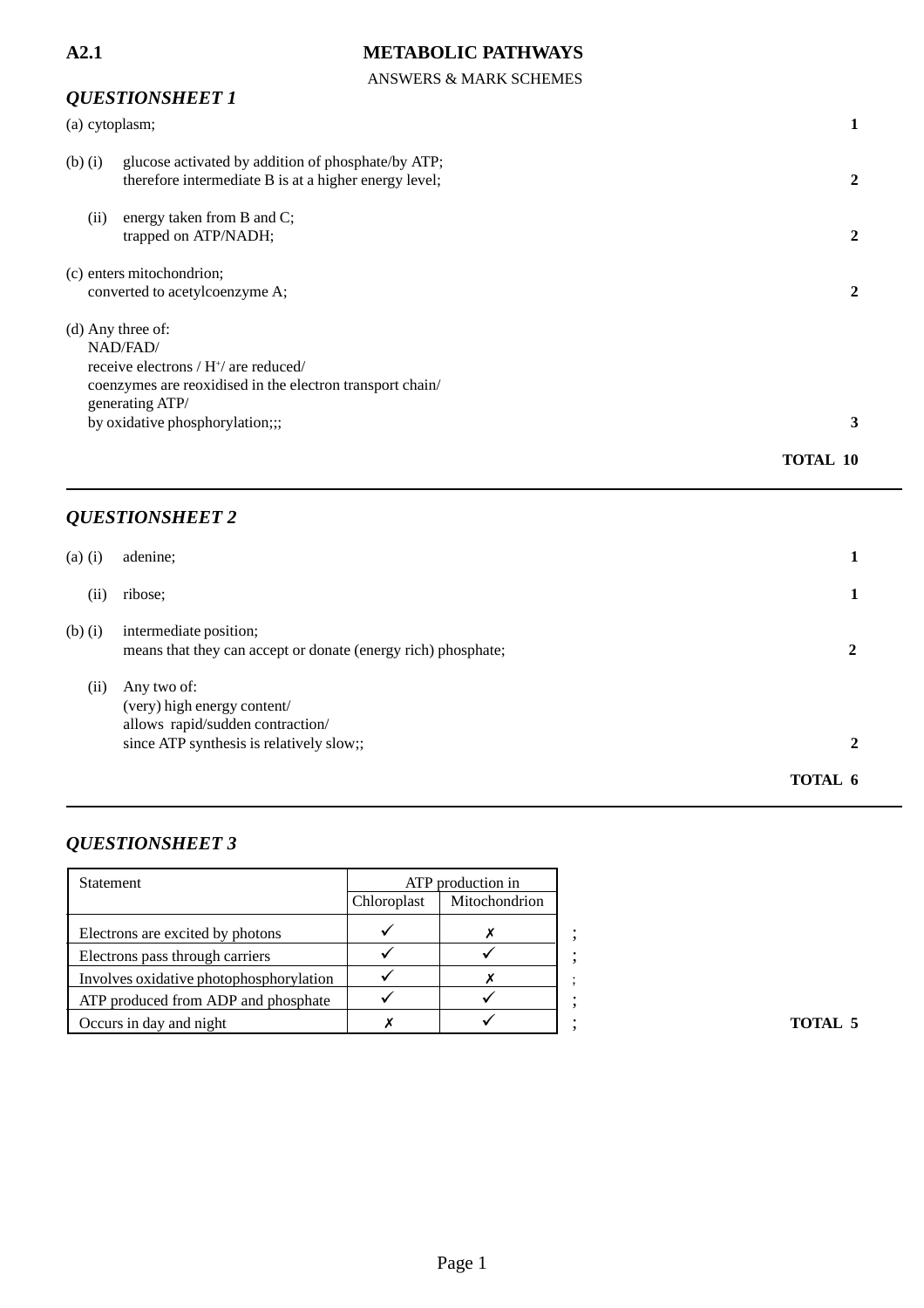ANSWERS & MARK SCHEMES

### *QUESTIONSHEET 4*

| (a) X pyruvate/acetyl coenzyme A;<br>$Y$ CO <sub>2</sub> ;                                                                                                                                                                                      | 2                |
|-------------------------------------------------------------------------------------------------------------------------------------------------------------------------------------------------------------------------------------------------|------------------|
| matrix of mitochondrion;<br>$(b)$ $(i)$                                                                                                                                                                                                         | 1                |
| cristae/inner membrane of mitochondria;<br>(ii)                                                                                                                                                                                                 | 1                |
| (c) carriers are alternately reduced and oxidised;<br>gain of electrons/hydrogen = reduction/loss of electrons/hydrogen = oxidation;<br>linked to ATP synthesis/oxidative phosphorylation;                                                      | 3                |
| (d) cyanide stops the flow of electrons/blocks the electron transport chain/blocks cytochrome oxidase;<br>prevents regeneration of NAD/FAD from NADH/FADH or prevents reoxidation of NADH/FADH/cytochromes;<br>thus ATP synthesis is inhibited; | max <sub>2</sub> |
|                                                                                                                                                                                                                                                 | <b>TOTAL 9</b>   |
| <b>QUESTIONSHEET 5</b>                                                                                                                                                                                                                          |                  |
| $(a)$ X ATP;<br>Y $CO_2$ /hydrogen/H;                                                                                                                                                                                                           | $\overline{2}$   |
| (b) glycolysis in cytoplasm;<br>Krebs in matrix of mitochondria;                                                                                                                                                                                | $\overline{2}$   |
| (c) high levels of ATP;<br>inhibit conversion of intermediate 1 to intermediate 2;<br>prevents excess production of ATP;                                                                                                                        | 3                |
|                                                                                                                                                                                                                                                 | <b>TOTAL 7</b>   |
| <b>QUESTIONSHEET 6</b>                                                                                                                                                                                                                          |                  |
| (a) cytoplasm;                                                                                                                                                                                                                                  | 1                |
| (b) provides activation energy/makes glucose more reactive;                                                                                                                                                                                     |                  |
| (c) dehydrogenation/oxidation/redox reaction/(if say reduction must specify NAD $\rightarrow$ NADH);                                                                                                                                            | 1                |
| hydrogen from NADH used to reduce pyruvate to lactate;<br>$(d)$ $(i)$<br>hydrogen from NADH used to reduce pyuvate to ethanol;<br>(ii)                                                                                                          | 2                |
| (e) hydrogen/electrons removed from substrate/intermediate/named intermediate;                                                                                                                                                                  |                  |

reference to carriers/NAD/FAD; passed to successively lower energy levels; energy released used to convert ADP into ATP/ phosphorylate ADP; **max 3 TOTAL 8**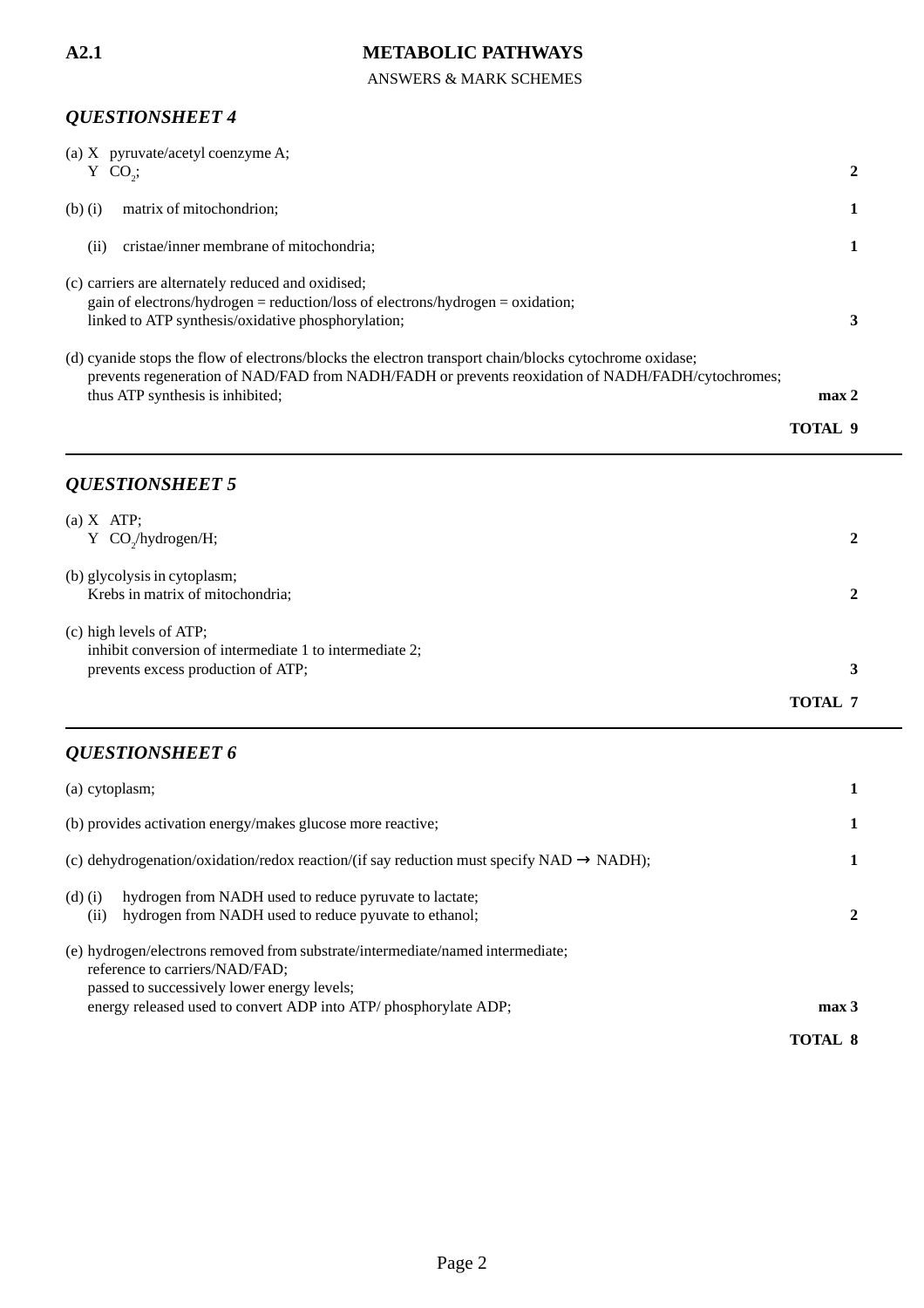### ANSWERS & MARK SCHEMES

# *QUESTIONSHEET 7*

| Stage                         | Site                                                | Oxygen<br>Needed? | What Happens?                                                                                                                                                                                            |
|-------------------------------|-----------------------------------------------------|-------------------|----------------------------------------------------------------------------------------------------------------------------------------------------------------------------------------------------------|
| Glycolysis                    | Cytoplasm;                                          | No;               | Glucose is converted to pyruvic acid;<br>Hydrogen is removed and is passed to the<br>electron carriers.                                                                                                  |
| Link<br><b>Reaction:</b>      | Matrix of<br>Mitochondria                           | Yes               | Pyruvate enters mitochondrion, is<br>decarboxylated, dehydrogenated and<br>combines with coenzyme A to give acetyl<br>coenzyme A. The hydrogen which is<br>removed is passed to the electron carriers.   |
| Kreb's<br>Cycle;              | Matrix of<br>Mitochondria;                          | Yes;              | A cyclical series of reactions during<br>which hydrogen is passed to the electron<br>carriers, carbon dioxide is removed and a<br>starting reactant is regenerated.                                      |
| Electron<br>Transfer<br>Class | <b>Crista/Inner</b><br>Membrane of<br>Mitochondria; | Yes               | The hydrogen from the respiratory<br>reactions is split to release electrons. These<br>pass through carriers and generate ATP;.<br>The hydrogen reforms and is combined<br>with oxygen to release water. |

|             | $(a)$ Any three of:<br>glucose phosphorylated/activated/<br>using ATP/<br>split into 3C/triose phosphate/<br>oxidation/dehydrogenation of trioses yields pyruvate;;;                                                                                                         | 3 |
|-------------|------------------------------------------------------------------------------------------------------------------------------------------------------------------------------------------------------------------------------------------------------------------------------|---|
| $(b)$ $(i)$ | cytoplasm;                                                                                                                                                                                                                                                                   | 1 |
|             | matrix of mitochondria;<br>(ii)                                                                                                                                                                                                                                              | 1 |
|             | (c) Any three of:<br>ATP binds to enzyme/isocitrate dehydrogenase/<br>at a site other than the active site/<br>this changes the shape of the enzyme/active site/<br>therefore substrate cannot attach and process slowed/<br>this happens when too much ATP has been made;;; | 3 |
|             | $(d)$ Any three of:<br>pyruvate decarboxylated to ethanal/<br>producing carbon dioxide/<br>ethanal converted/reduced to ethanol/<br>enabling NADH to be oxidised to NAD;;;                                                                                                   | 4 |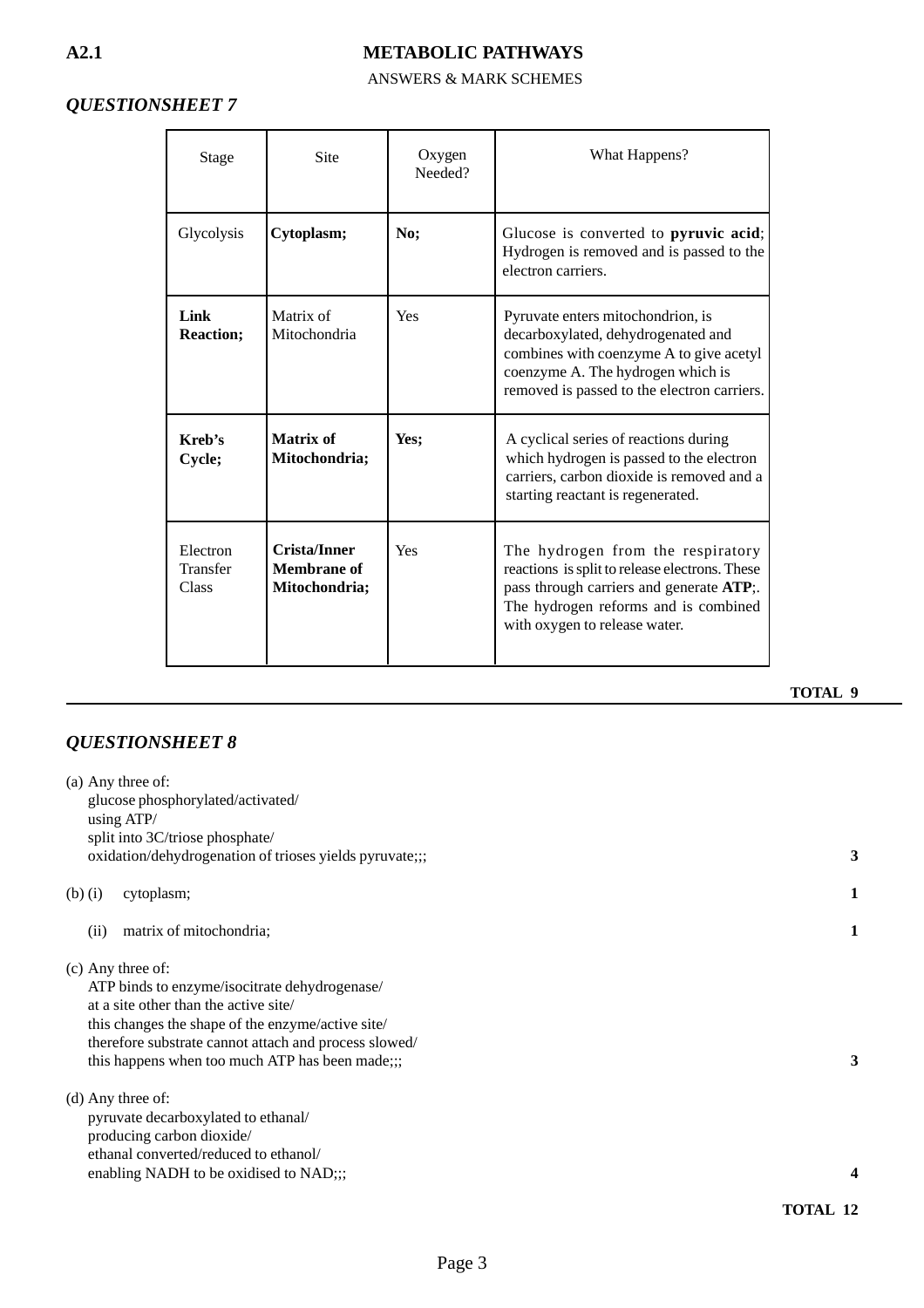ANSWERS & MARK SCHEMES

# *QUESTIONSHEET 9*

| (a) Any three of:                                              |         |
|----------------------------------------------------------------|---------|
| overwatering leads to anaerobic condition/                     |         |
| anaerobic conditions inhibit electron transport chain/         |         |
| thus pyruvic acid/pyruvate has been converted into ethanol/    |         |
| to enable NADH to be reoxidised to NAD;                        |         |
| $(b)$ Any two of:                                              |         |
| acetyl coenzyme A can be formed from other substrates          |         |
| from breakdown of fats/                                        |         |
| from deamination of amino acids;                               |         |
| (c) Any four of:                                               |         |
| oxygen supply to muscles is inadequate during severe exercise/ |         |
| thus electron transport system inhibited/                      |         |
| thus NADH cannot be reoxidised/                                |         |
| pyruvic acid converted to lactic acid/                         |         |
| changing NADH back to NAD;;;;                                  |         |
|                                                                |         |
|                                                                | TOTAL 9 |

### *QUESTIONSHEET 10*

| $(a)$ $(i)$ | lactate/lactic acid;                                                                                |         |
|-------------|-----------------------------------------------------------------------------------------------------|---------|
| (i)         | carbon dioxide:                                                                                     |         |
| (iii)       | electrons/hydrogen; [reject $H_2$ ]                                                                 |         |
| $(b)$ $(i)$ | adds phosphate to ADP to produce ATP;                                                               |         |
| (i)         | remove hydrogen from substrates/oxidise substrates/pass hydrogen to acceptors;                      |         |
|             | (c) without oxygen there is no final acceptor for electrons/hydrogen from electron transport chain; |         |
|             | hence no regeneration /reoxidation of coenzymes;                                                    |         |
|             | thus Krebs cycle stops;                                                                             |         |
|             | electron transport chain and Krebs cycle provide most of the ATP;                                   | 4       |
|             |                                                                                                     | TOTAL 9 |

| $(a)$ $(i)$ | organic molecules necessary for enzyme function;                                            |                  |
|-------------|---------------------------------------------------------------------------------------------|------------------|
|             | not permanently attached to the enzyme;                                                     |                  |
|             | involved in transfer of hydrogen/electrons/acetate groups/energy/any other correct example; | max 2            |
| (11)        | similar to coenzyme but tightly bound to one specific enzyme;                               |                  |
|             | (b) vitamin B complex/nicotinic acid/riboflavin is required for synthesis of NAD/FAD;       |                  |
|             | pantothenic acid/coenzyme A required to produce acetyl CoA from pyruvate;                   |                  |
|             | less acetyl CoA means less substrate for the Krebs cycle;                                   |                  |
|             | NAD/FAD are hydrogen acceptors in respiration;                                              |                  |
|             | if deficient electron transport chain may be impaired so less ATP produced;                 | max <sub>4</sub> |
|             |                                                                                             | TOTAL 7          |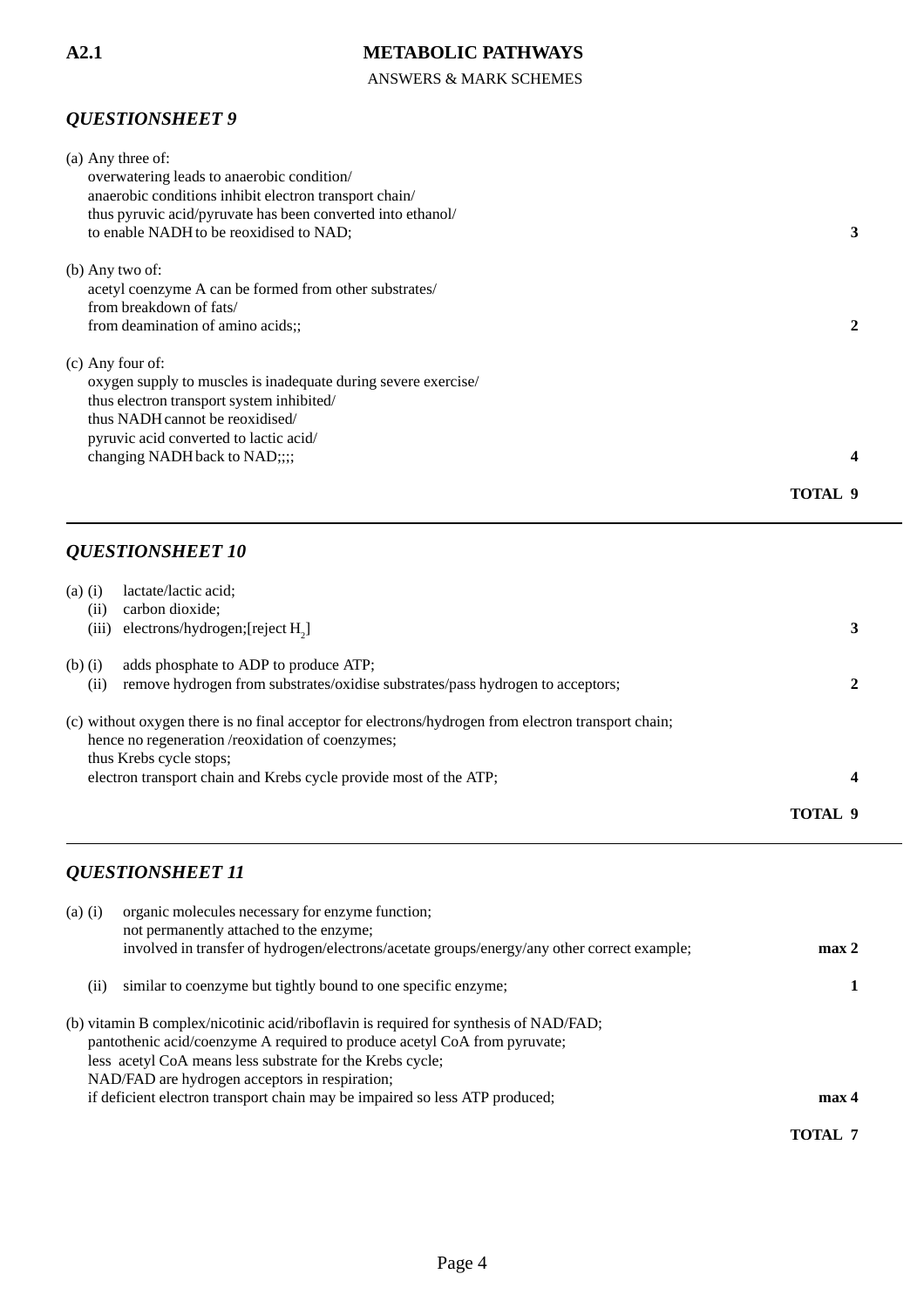### ANSWERS & MARK SCHEMES

# *QUESTIONSHEET 12*

| (a)           | glycolysis;                                                                                                                                                                                                                                                     |         |
|---------------|-----------------------------------------------------------------------------------------------------------------------------------------------------------------------------------------------------------------------------------------------------------------|---------|
| X<br>(b)<br>Y | ATP:<br>ADP;                                                                                                                                                                                                                                                    |         |
| $(c)$ (i)     | facilitated diffusion/active transport;                                                                                                                                                                                                                         |         |
| (i)           | cytoplasm;                                                                                                                                                                                                                                                      |         |
| $(d)$ $(i)$   | to make glucose reactive/phosphorylation gives energy of activation/keeps glucose inside cell/there are no<br>carriers for glucose-6-phosphate in the cell membrane/keeps concentration of free glucose inside cell low so<br>maintains concentration gradient; |         |
| (ii)          | they lack mitochondria;<br>therefore rely on glycolysis to provide energy;                                                                                                                                                                                      |         |
|               |                                                                                                                                                                                                                                                                 | TOTAL 8 |

### *QUESTIONSHEET 13*

| $(a)$ (i) liver;                                                                                                                                                                                                                                                |   |
|-----------------------------------------------------------------------------------------------------------------------------------------------------------------------------------------------------------------------------------------------------------------|---|
| (ii) deamination/transdeamination;                                                                                                                                                                                                                              |   |
| (iii) limited solubility of ammonia in water means too much water would be lost when excreting the amounts of ammonia produced;<br>mammals being land animals cannot risk losing too much water;<br>[allow 1 mark only if say 'would incur too much water loss] |   |
| $(b)$ (i) liver;                                                                                                                                                                                                                                                |   |
| (ii) (by-product of) respiration;                                                                                                                                                                                                                               |   |
| (iii) because ammonia and carbon dioxide are attached to it to assemble urea;<br>it is reformed when the urea is split off it:                                                                                                                                  | 2 |
| (iv) hydrolysis;                                                                                                                                                                                                                                                |   |
| (v) urea is more soluble in water than ammonia;<br>thus involves less water loss in urine which is advantageous to a land animal/no need to carry large volumes of urine around;                                                                                |   |

**2**

**TOTAL 11**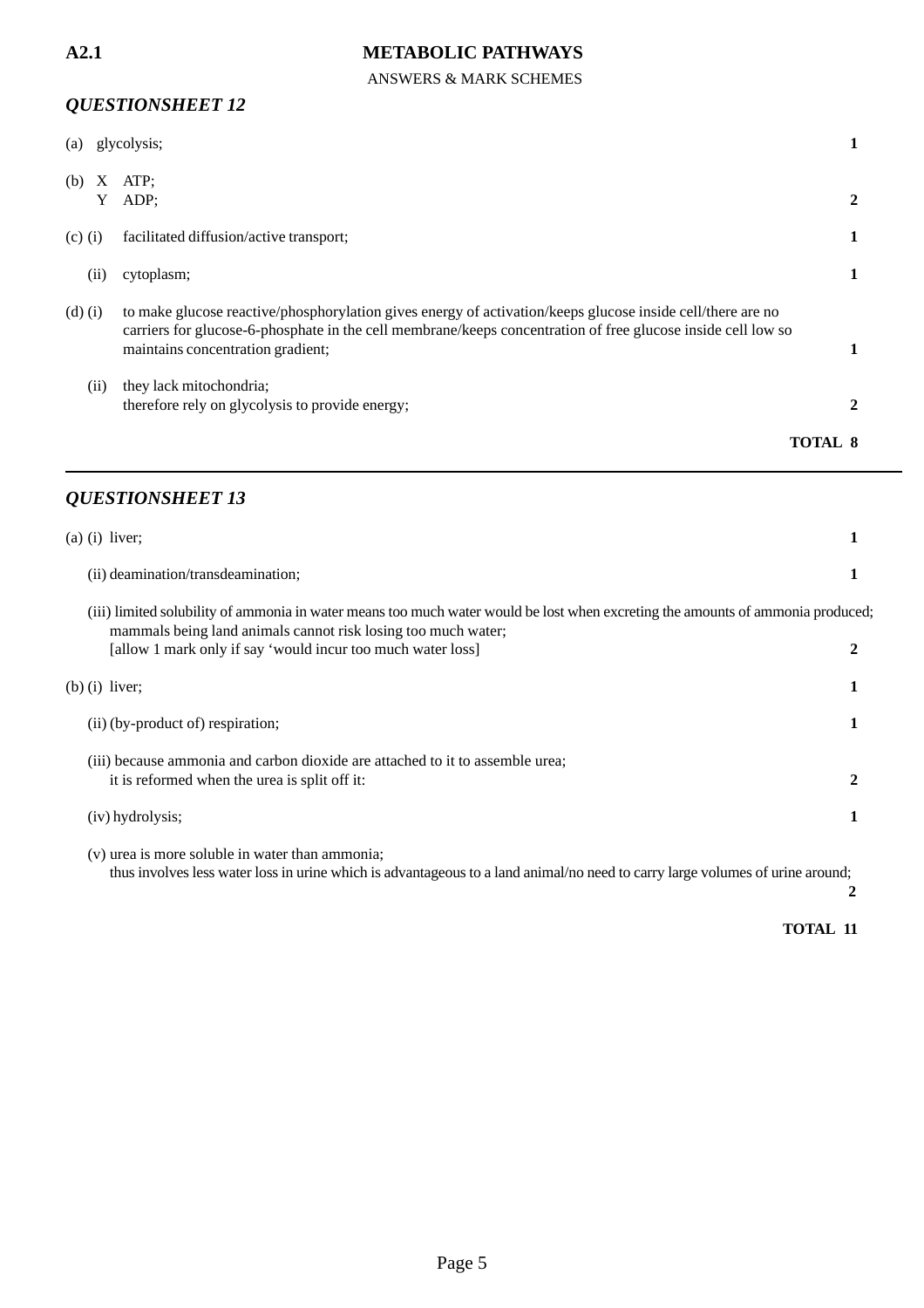### ANSWERS & MARK SCHEMES

# *QUESTIONSHEET 14*

|             | (a) diffusion is the movement of molecules down a concentration gradient;<br>energy is released as molecules diffuse;<br>active transport is the movement against a concentration gradient;<br>involves the expenditure of energy/ATP;<br>involves the use of carriers; |                  |
|-------------|-------------------------------------------------------------------------------------------------------------------------------------------------------------------------------------------------------------------------------------------------------------------------|------------------|
|             |                                                                                                                                                                                                                                                                         | max 4            |
| $(b)$ $(i)$ | oxidative phosphorylation;                                                                                                                                                                                                                                              |                  |
| (i)         | proton pumps;<br>because they move hydrogen ions which are protons;                                                                                                                                                                                                     |                  |
| (111)       | enables protons/hydrogen ions to diffuse back across the membrane;<br>ref to proton motive force/surplus of positive ions on inside of membrane;<br>movement of protons back releases energy;                                                                           |                  |
|             | which is harnessed by enzyme to convert $ADP + P$ to $ATP$ ;                                                                                                                                                                                                            | max <sub>3</sub> |
|             |                                                                                                                                                                                                                                                                         | TOTAL 10         |

| (a) the volume of carbon dioxide evolved;                                                          |                      |
|----------------------------------------------------------------------------------------------------|----------------------|
| divided by the volume of oxygen absorbed;                                                          |                      |
| (or allow, moles/molecules of carbon dioxide evolved;                                              |                      |
| divided by moles/molecules of oxygen used;)                                                        | $\boldsymbol{2}$     |
|                                                                                                    |                      |
| $RQ = 114$ ; = 0.7125 (allow 0.71);<br>$(b)$ $(i)$                                                 | 2                    |
| 160                                                                                                |                      |
| RQ when respiring only carbohydrate would be 1.0;<br>(ii)                                          |                      |
| because volume $CO_2$ released (6CO <sub>2</sub> ) equals volume of $O_2$ used (6O <sub>2</sub> ); |                      |
| RQ when respiring only fat is 0.7;                                                                 |                      |
| humans respire both carbohydrate and fat at the same time;                                         | max <sub>3</sub>     |
|                                                                                                    |                      |
| there would be no movement of the fluid in the manometer;<br>$(c)$ (i)                             | 1                    |
|                                                                                                    |                      |
| fluid in the manometer would move towards the peas;                                                | 1                    |
|                                                                                                    |                      |
| use water bath/incubator to keep temperature constant thus avoiding gas volume changes;<br>(ii)    |                      |
| stated suitable temperature $(15 - 25^{\circ}\text{C});$                                           |                      |
| have tap open and allow time (at least 10 minutes) to equilibrate;                                 |                      |
| close tap and allow to work for suitable time (at least 30 minutes);                               | max <sub>3</sub>     |
| glycolysis, Krebs cycle, respiratory chain/electron transport chain;<br>(iii)                      | $\mathbf{1}$         |
|                                                                                                    |                      |
|                                                                                                    | <b>TOTAL</b><br>- 13 |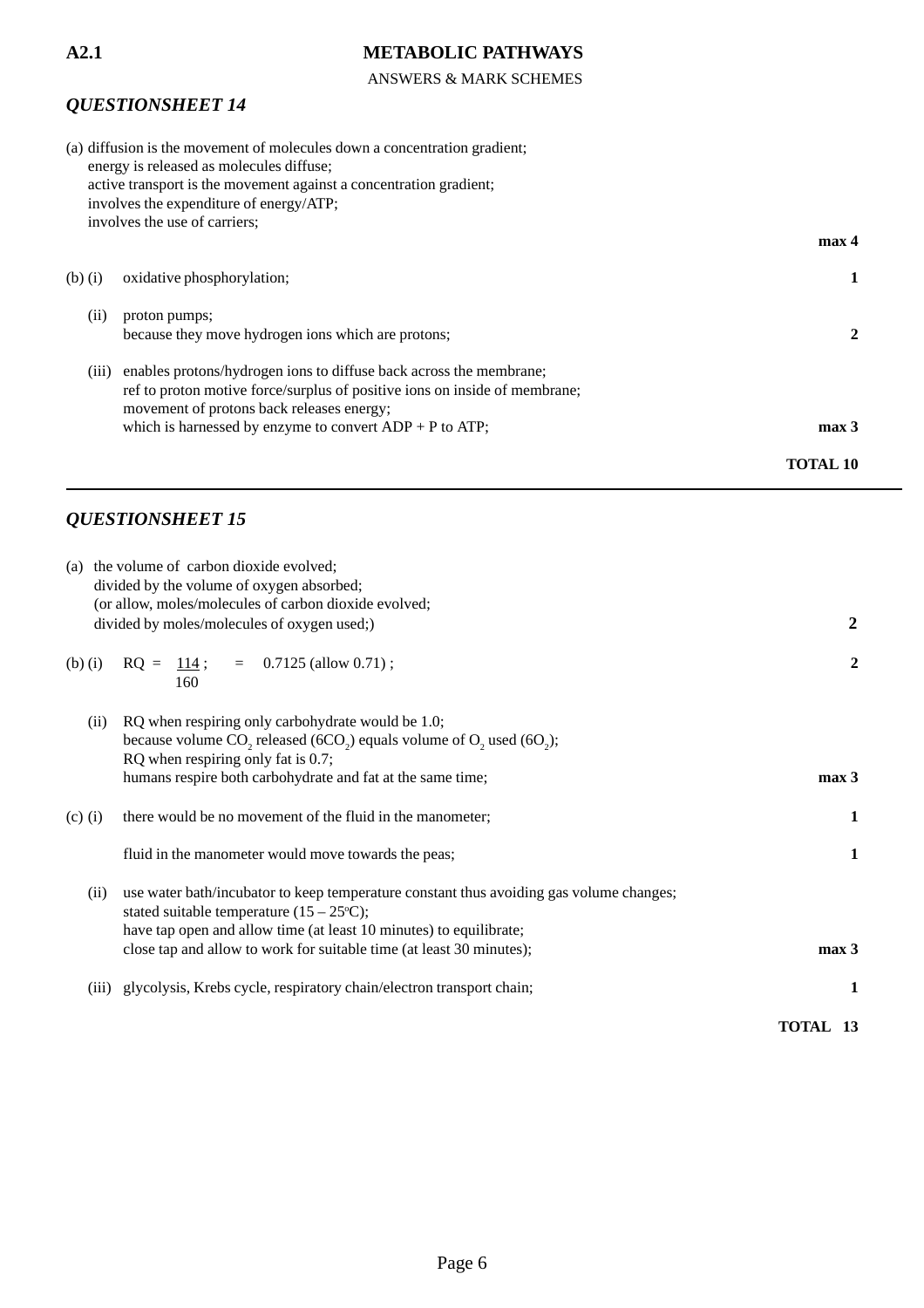### ANSWERS & MARK SCHEMES

# *QUESTIONSHEET 16*

| $(a)$ $(i)$ | glucose must be activated/given energy before it can be metabolised/made more reactive;<br>phosphorylating with the energy rich bond of ATP gives glucose the extra energy needed;                                                                                                                                                                                                                                 | $\mathbf{2}$     |
|-------------|--------------------------------------------------------------------------------------------------------------------------------------------------------------------------------------------------------------------------------------------------------------------------------------------------------------------------------------------------------------------------------------------------------------------|------------------|
| (ii)        | changing to a different structural molecular shape whilst retaining the same empirical/molecular formula;                                                                                                                                                                                                                                                                                                          | 1                |
| (iii)       | enolase is substrate specific for fructose/cannot accept glucose as a substrate;                                                                                                                                                                                                                                                                                                                                   | $\mathbf{1}$     |
| (iv)        | to produce reduced NAD/NADH/NADH <sub>2</sub> ;<br>which can be used/reoxidised in the respiratory chain/electron transport chain;<br>so that ATP is synthesized;                                                                                                                                                                                                                                                  | max <sub>2</sub> |
| $(b)$ $(i)$ | yeast respires/produces carbon dioxide and water, using the normal aerobic pathway when oxygen is available;<br>when oxygen is missing NADH, has to be reoxidised without the use of the electron transport chain;<br>this is done by decarboxylating pyruvic acid/removing CO <sub>2</sub> from pyruvic acid, to form ethanal;<br>this is hydrogenated/reduced to ethanol using NADH, which is reoxidised to NAD; | 4                |
| (ii)        | Lactobacilli are prokaryotic and so have no mitochondria/respiratory chain is not highly organised;<br>thus NADH, is reoxidised by hydrogenating/reducing pyruvic acid to lactic acid;                                                                                                                                                                                                                             | $\overline{2}$   |
|             | (iii) yoghurt manufacture;                                                                                                                                                                                                                                                                                                                                                                                         | 1                |
|             | (b) Lactobacilli/bacteria in the mouth/buccal cavity produce lactic acid;<br>this can cause decay/erode enamel of teeth;<br>if enolase is inhibited then the bacteria cannot produce the lactic acid;<br>(credit any reference to fluoride being incorporated into the enamel, thus hardening it)                                                                                                                  | max <sub>2</sub> |
|             |                                                                                                                                                                                                                                                                                                                                                                                                                    | <b>TOTAL 15</b>  |

| $(a)$ $(i)$ | it is the volume of carbon dioxide /number of carbon dioxide molecules or moles liberated;<br>divided by the volume of oxygen/number of oxygen molecules or moles used;                                                                                        | 2                |
|-------------|----------------------------------------------------------------------------------------------------------------------------------------------------------------------------------------------------------------------------------------------------------------|------------------|
| (i)         | because they do not respire only carbohydrate or only fat but a mixture of them;<br>protein is not usually respired in large amounts except in starvation;                                                                                                     | $\mathbf{2}$     |
| (iii)       | when they are using the carbon dioxide for something else and so not releasing it;<br>for example, in photosynthesising plants;                                                                                                                                | 2                |
| $(b)$ $(i)$ | barley seeds are respiring mainly starch and so have a RQ approaching 1.0;<br>castor oil seeds store oil and so are respiring fat (oil) and so have a RQ approaching 0.7;<br>barley seeds contain little lipid whereas castor oil seeds contain little starch; | $max$ 2          |
| (ii)        | photosynthetic leaves/cotyledons/coleoptiles will have formed;<br>thus starch synthesis occurs and both sets of seeds can now respire carbohydrate;<br>initial starch content/oil content probably used up;                                                    | max <sub>2</sub> |
|             |                                                                                                                                                                                                                                                                | <b>TOTAL 10</b>  |